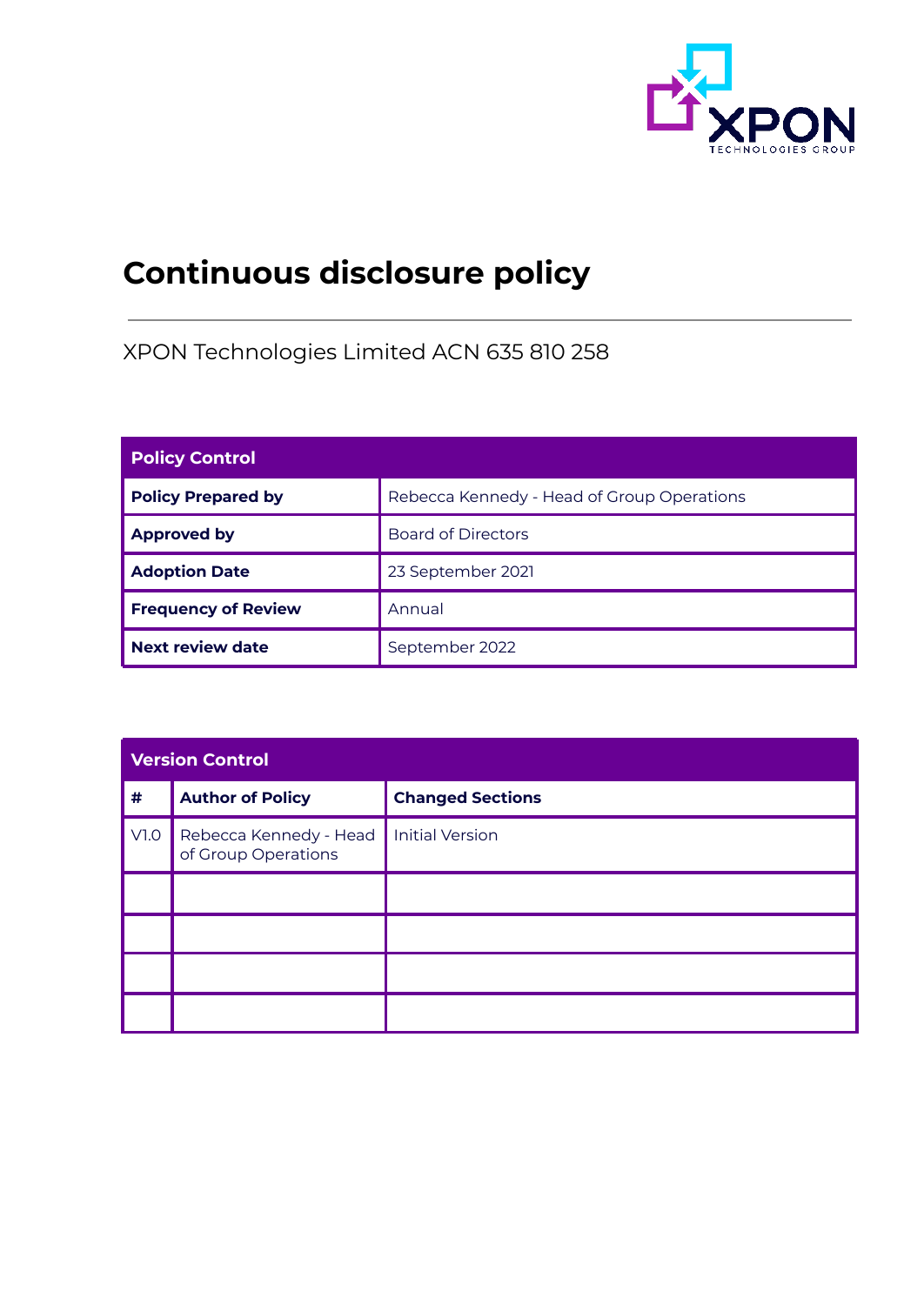

## **Table of contents**

| <b>Definitions and interpretation</b>                                     | 4  |
|---------------------------------------------------------------------------|----|
| Definitions                                                               | 4  |
| Interpretation                                                            | 5  |
| <b>Introduction</b>                                                       | 5  |
| <b>Price Sensitive Information</b>                                        | 5  |
| Price Sensitive Information                                               | 5  |
| Examples of Price Sensitive Information                                   | 5  |
| <b>Continuous Disclosure Policy</b>                                       | 6  |
| Need for this policy                                                      | 6  |
| Source of obligations                                                     | 7  |
| Liability provisions                                                      | 7  |
| Obligation to disclose Price Sensitive Information                        | 7  |
| Information which must be disclosed                                       | 7  |
| Exceptions to the disclosure requirements                                 | 8  |
| Meaning of confidentiality                                                | 9  |
| Applying the exceptions in practice                                       | 9  |
| Premature release of information to the public                            | 10 |
| False market                                                              | 10 |
| Requirement to disclose immediately                                       | 11 |
| <b>Disclosure Committee</b>                                               | 12 |
| <b>Disclosure and reporting</b>                                           | 13 |
| Reporting relevant information                                            | 13 |
| Trading halts and voluntary suspensions                                   | 14 |
| Standing agenda item at Board and senior management meetings              | 14 |
| Guidance for officers considering whether information should be disclosed | 15 |
| Broader notification of continuous disclosure notices                     | 15 |
| <b>Media</b>                                                              | 15 |
| Analyst briefing, reports and financial matters                           | 15 |
| One-on-one and group briefings                                            | 15 |
| Procedure for dealing with analyst, shareholder and investor queries      | 16 |
| Analyst reports and forecasts                                             | 16 |
| Market speculation                                                        | 17 |
| <b>Finance Arrangements</b>                                               | 17 |
| Margin loans by directors                                                 | 18 |
| Disclosure of presentations                                               | 18 |
| Annexure                                                                  | 19 |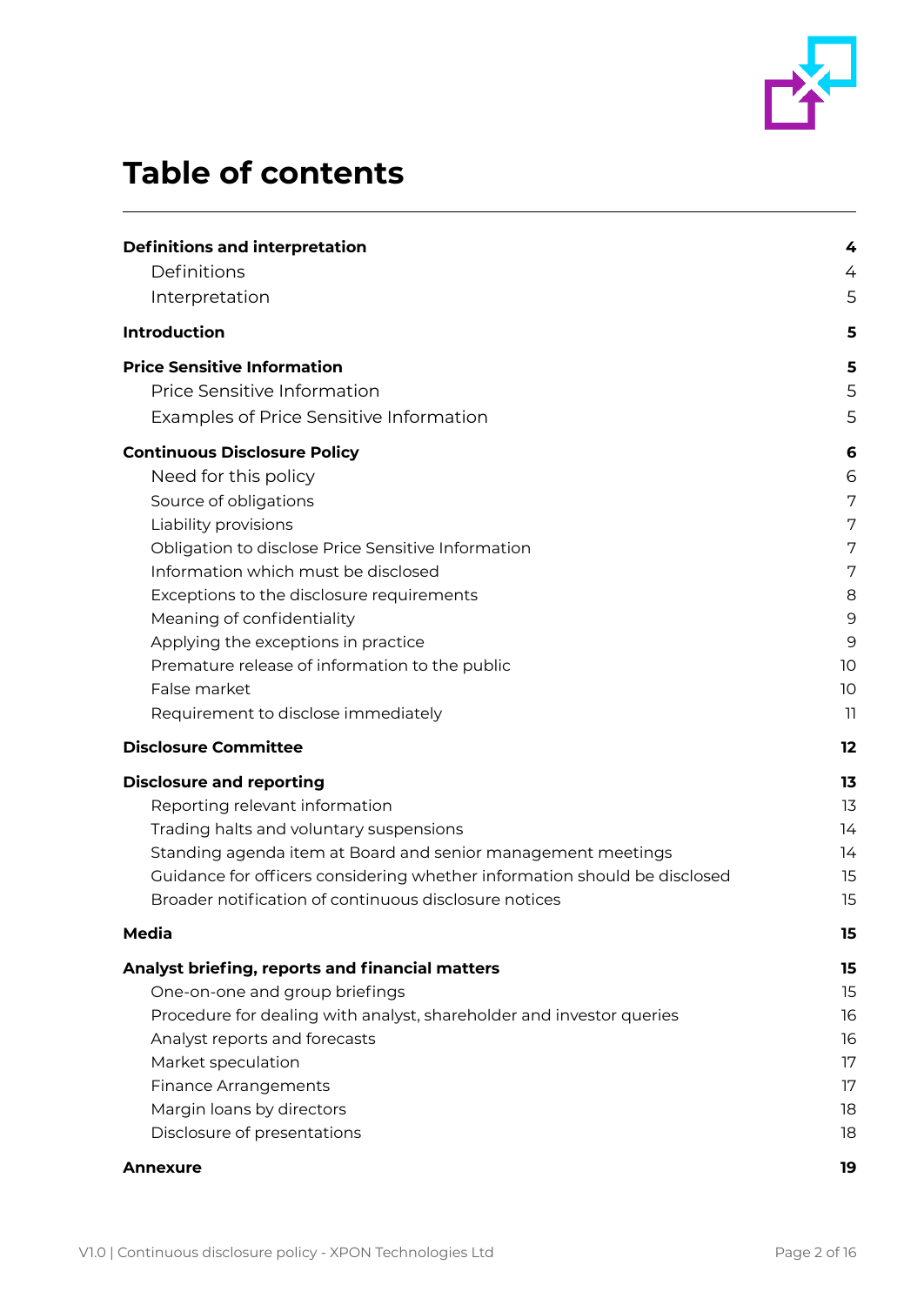

## <span id="page-2-0"></span>**1 Definitions and interpretation**

#### <span id="page-2-1"></span>**1.1 Definitions**

In this document:

| <b>Term</b>                                         | <b>Definition</b>                                                                                                                                                                                                   |
|-----------------------------------------------------|---------------------------------------------------------------------------------------------------------------------------------------------------------------------------------------------------------------------|
| <b>Adoption Date</b>                                | means the date this policy was adopted by the Board.                                                                                                                                                                |
| <b>ASIC</b>                                         | means the Australian Securities and Investments<br>Commission.                                                                                                                                                      |
| <b>ASX</b>                                          | means ASX Limited ACN 008 624 691.                                                                                                                                                                                  |
| <b>ASX Listing Rules</b>                            | means the listing rules for the time being in force of ASX.                                                                                                                                                         |
| <b>Board</b>                                        | means the board of Directors.                                                                                                                                                                                       |
| <b>Chairman</b>                                     | means the chairman of the Board, or in the absence of<br>the incumbent chairman, the deputy chairman.                                                                                                               |
| CEO                                                 | means the executive officer (by whatever title known,<br>whether chief executive officer, managing director or<br>otherwise) with sole responsibility for the strategic and<br>operational management of the Group. |
| <b>CFO</b>                                          | means the chief financial officer or equivalent officer of<br>the Company (by whatever title known).                                                                                                                |
| Company                                             | means XPON Technologies Limited ACN 635 810 258.                                                                                                                                                                    |
| <b>Company Secretary</b>                            | means the secretary of the Company.                                                                                                                                                                                 |
| <b>Continuous Disclosure</b><br><b>Announcement</b> | means an announcement issued by the Company for the<br>purposes of disclosing information of the kind identified<br>in clause 4.2 of this Policy.                                                                   |
| <b>Corporations Act</b>                             | means Corporations Act 2001 (Cth).                                                                                                                                                                                  |
| <b>Director</b>                                     | means a director of the Company.                                                                                                                                                                                    |
| <b>Group</b>                                        | means the Company and its controlled entities.                                                                                                                                                                      |
| <b>Policy</b>                                       | means the policy contained in this document or in any                                                                                                                                                               |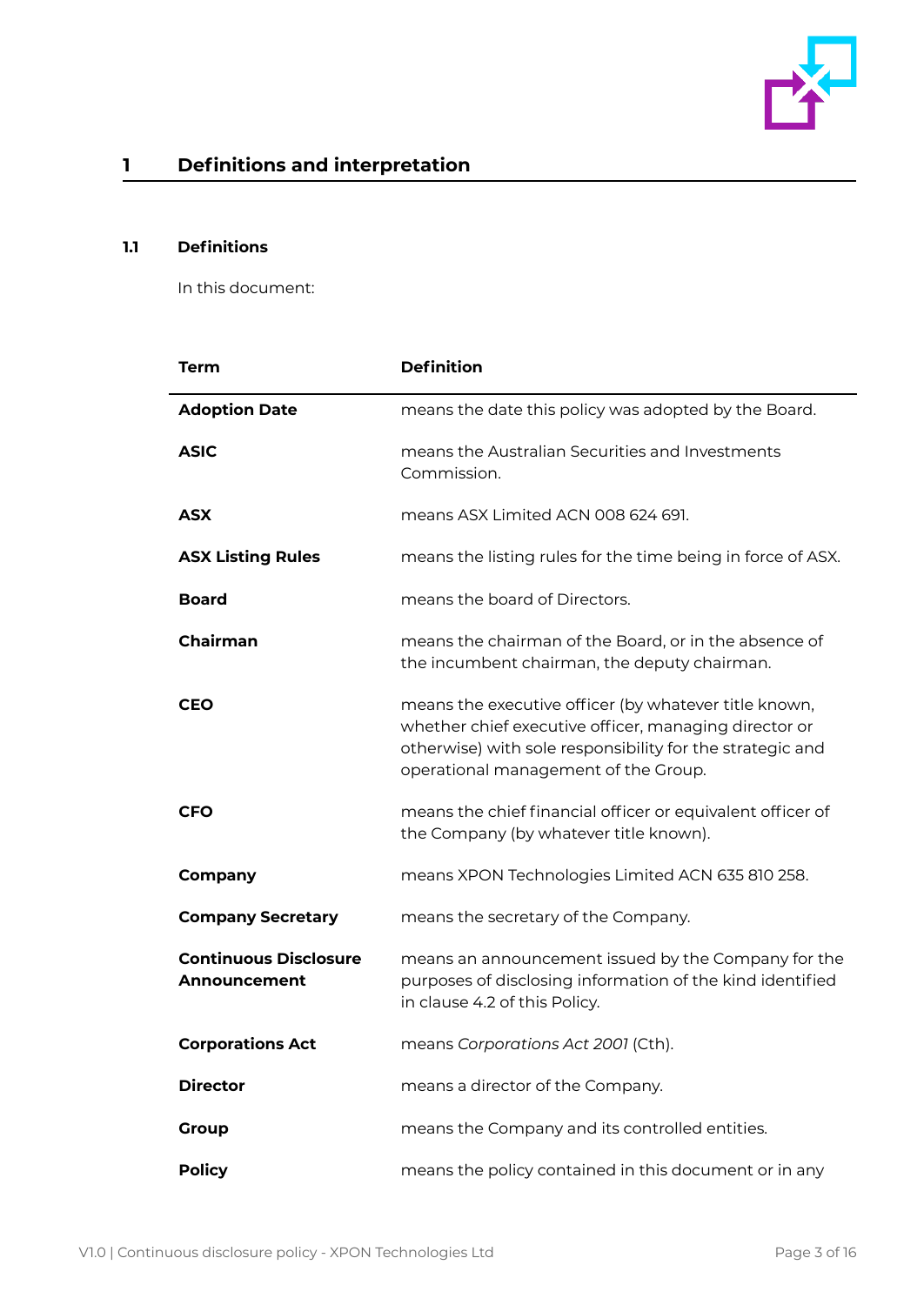

amending or replacement document of similar nature.

| <b>Price Sensitive</b><br><b>Information</b> | has the meaning set out in clause 3.                                             |
|----------------------------------------------|----------------------------------------------------------------------------------|
| <b>Securities</b>                            | means any equity, debt or other securities of any kind<br>issued by the Company. |
| <b>Staff</b>                                 | means Directors, senior executives and employees of the<br>Company or the Group. |

#### <span id="page-3-0"></span>**1.2 Interpretation**

Words not defined in this document which are given a meaning in the Corporations Act have the same meaning as in the Corporations Act.

#### <span id="page-3-1"></span>**2 Introduction**

- (a) The Company is a public company, listed on the ASX.
- (b) As an ASX listed company, the Company is required to comply with the 'continuous disclosure regime' entrenched by section 674 of the *Corporations Act 2001* and by ASX Listing Rule 3.1. The continuous disclosure regime requires listed entities (such as the Company) to immediately disclose information which may materially affect the price or value of the entity's securities. The continuous disclosure regime reflects the expectation of investors and the market to have ready access to that type of information. This policy reflects how the Company will deal with its continuous disclosure obligations.

## <span id="page-3-2"></span>**3 Price Sensitive Information**

#### <span id="page-3-3"></span>**3.1 Price Sensitive Information**

The Board has adopted the following meaning of Price Sensitive Information:

'*Price Sensitive Information is any information concerning the Group that a reasonable person would expect to have a material effect on the price or value of Securities*'.

#### <span id="page-3-4"></span>**3.2 Examples of Price Sensitive Information**

- (a) The types of information that are likely to constitute Price Sensitive Information in relation to the Company is information that:
	- (i) relates to the affairs of the Company or the Group;
	- (ii) may give a person proposing to deal in Securities an advantage over other persons holding or dealing in Securities; and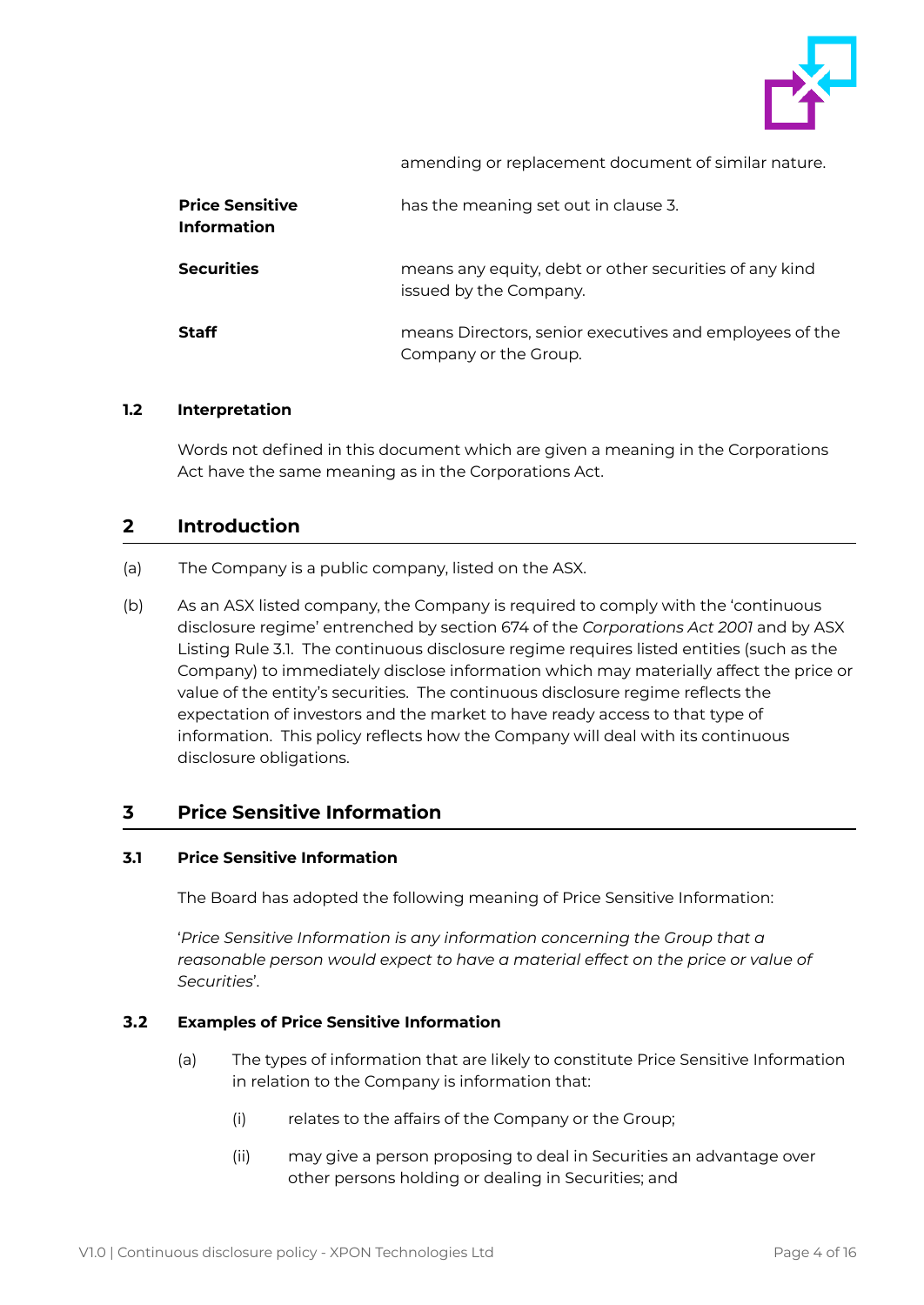

- (iii) if it were generally available, would be likely to materially affect the price of the Securities in question.
- (b) Information about the Company or the Group regarding any of the following subjects which is not publicly available might also constitute Price Sensitive Information:
	- (i) transactions that will lead to a significant change in the nature of scale of the Company's activities;
	- (ii) a material acquisition or disposal;
	- (iii) the granting or withdrawal of a material licence;
	- (iv) the entry into, variation or termination of a material agreement;
	- (v) becoming a plaintiff or defendant in a material lawsuit;
	- (vi) the fact that the Company's earnings will be materially different from the market expectations;
	- (vii) the appointment of a liquidator, receiver or administrator;
	- (viii) the commission of an event of default under, or other event entitling a financier to terminate, a material financing facility;
	- (ix) under subscriptions or over subscriptions to an issue of Securities;
	- (x) giving or receiving a notice of intention to make a takeover; and
	- (xi) any rating applied by a rating agency to the Company or its Securities and any change to such a rating.

#### <span id="page-4-0"></span>**4 Continuous Disclosure Policy**

#### <span id="page-4-1"></span>**4.1 Need for this policy**

- (a) The law imposes various obligations on the Company to keep the market fully informed of Price Sensitive Information and to correct any material mistake or misinformation in the market. In the administration of this Policy, it will be for the Board to determine whether:
	- (i) information is or is likely to become Price Sensitive Information; and
	- (ii) disclosure of that information is required or an exception to disclosure applies.
- (b) This document sets out the policy and procedures adopted by the Board in order to comply with these obligations.
- (c) This policy will be periodically reviewed to check that it is operating effectively and whether any changes are required to be made to it.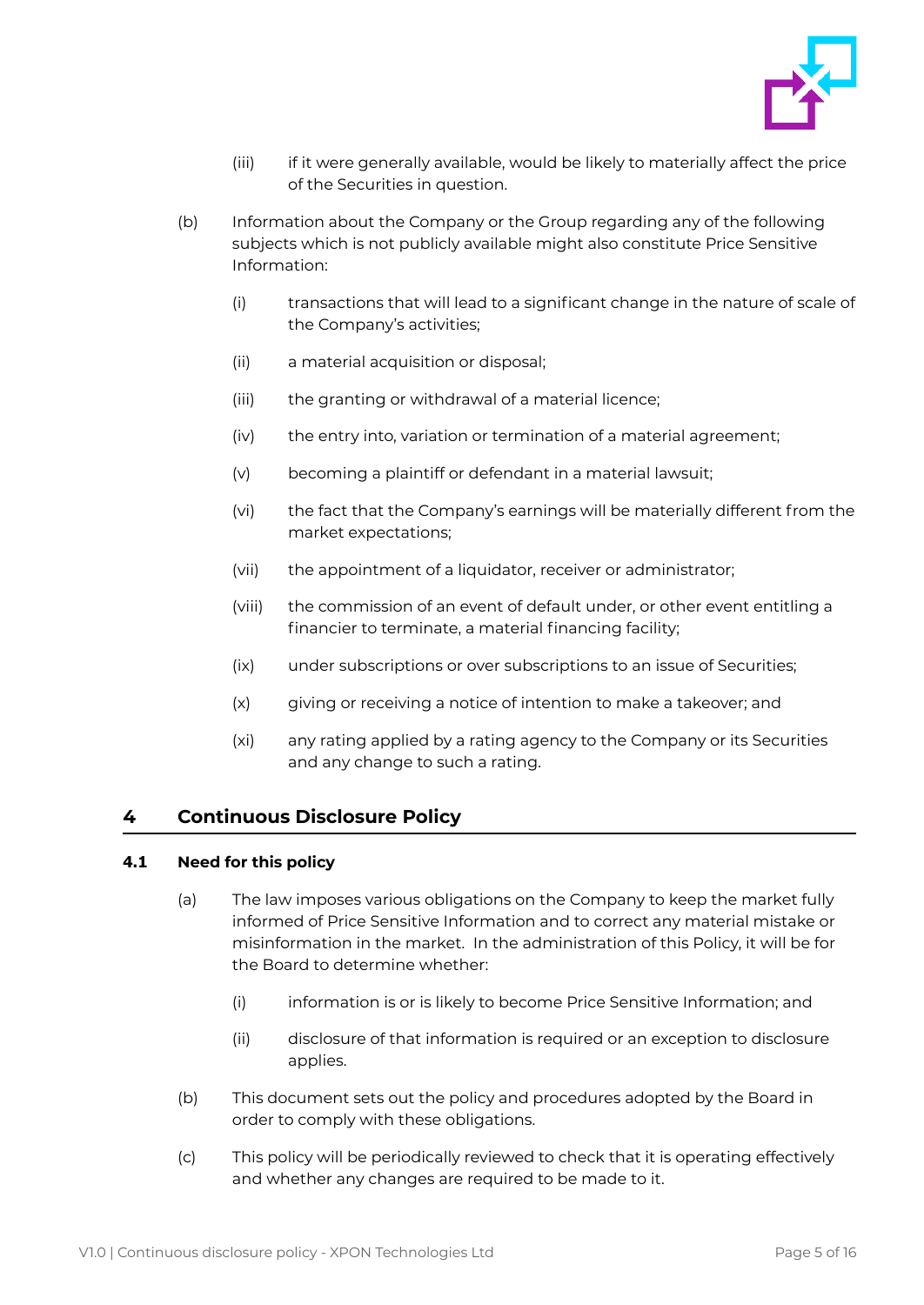

#### <span id="page-5-0"></span>**4.2 Source of obligations**

- (a) ASX Listing Rule 3.1 requires ASX listed entities to immediately disclose Price Sensitive Information to the market by notifying ASX (unless an exception applies).
- (b) ASX Listing Rule 3.1 is given legislative support by section 674 of the Corporations Act, which imposes statutory liability for its breach in certain circumstances.

#### <span id="page-5-1"></span>**4.3 Liability provisions**

A contravention of the continuous disclosure obligations imposed by the Corporations Act can result in civil and criminal proceedings against both the Company and any person involved in the contravention.

#### <span id="page-5-2"></span>**4.4 Obligation to disclose Price Sensitive Information**

The Company must immediately notify ASX of all Price Sensitive Information, unless an exception applies.

- (a) Given that disclosure issues often need to be resolved quickly so that notification to the market can be made in a timely manner, the Company believes that a formal disclosure committee may create unnecessary bureaucracy in meeting its continuous disclosure obligations. Accordingly, either the Chief Executive Officer (CEO) or Chairman will be responsible for having oversight of all of the Company's communications.
	- (i) The CEO or the Chairman must:
		- (A) review and approve all market and shareholder communications;
		- (B) where possible, obtain Board approval for all market and shareholder communications;
		- (C) where possible, be present during meetings with investors and analysts;
		- (D) review all market communications (including investor briefings and presentations, press releases, public documents and fact books or other corporate publications, including employee newsletters) to ensure that they do not cause any unintended breaches of the Listing Rules; and
		- (E) monitor disclosure practices of the Company.
	- (ii) Absolute authority is conferred to the Chairman, when it is impossible for the CEO to get approval by a majority of the Board at short notice.
	- (iii) In certain cases, senior executives of the Company may be authorised to act as spokesperson on behalf of the Company, provided that this has been approved in advance by the CEO and the Chairman.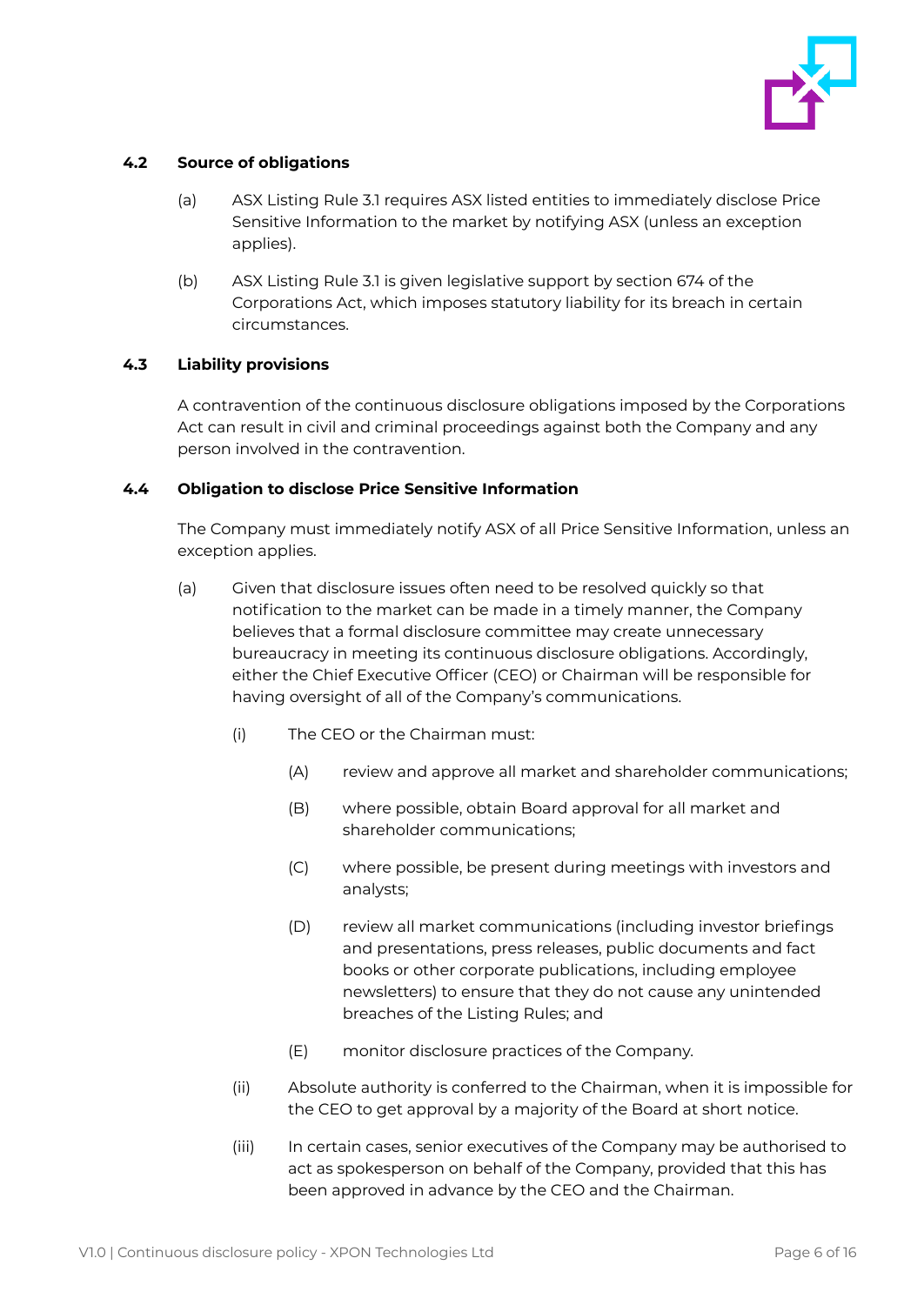

(iv) The CEO and Chairman are the only representatives of the Company authorised to approve a release by the Company to the ASX.

#### <span id="page-6-0"></span>**4.5 Information which must be disclosed**

There is also specific information which ASX has determined must be disclosed in accordance with ASX Listing Rules 3.4 to 3.21 (inclusive). No exceptions apply in relation to these matters. Examples of specific information that must be disclosed include:

- (a) certain information regarding the Company's capital, including a proposed issue of Securities, a reorganisation of capital and the establishment, deactivation, reactivation or, or amended to, a dividend reinvestment plan (ASX Listing Rule 3.10);
- (b) a change to the exercise price of an option, or the number of underlying Securities over which an option is exercisable (ASX Listing Rule 3.11);
- (c) the outcome of each resolution put to a meeting of the Company's shareholders (ASX Listing Rule 3.13);
- (d) a change to the Company's address, telephone or fax number (ASX Listing Rule 3.14);
- (e) a change to the Company's auditor (ASX Listing Rule 3.16.3);
- (f) the material terms of, and any material variation to, any employment, service or consultancy agreement with the Company's CEO, Directors, or their related parties (ASX Listing Rule 3.16.4);
- (g) information about the beneficial ownership of Securities obtained under Part 6C.2 of the Corporations Act (ASX Listing Rule 3.17.2);
- (h) information about any meetings that have been requisitioned by the Company's shareholders (ASX Listing Rule 3.17A); and
- (i) a decision to pay, or not pay, a dividend or distribution (ASX Listing Rule 3.21).

#### <span id="page-6-1"></span>**4.6 Exceptions to the disclosure requirements**

- (a) Disclosure under Listing Rule 3.1 is not required and does not apply to information where each of the following conditions is and remains satisfied in relation to the information:
	- (i) one or more of the following applies:
		- (A) it would be a breach of a law to disclose the information;
		- (B) the information concerns an incomplete proposal or negotiation;
		- (C) the information comprises matters of supposition or is insufficiently definite to warrant disclosure;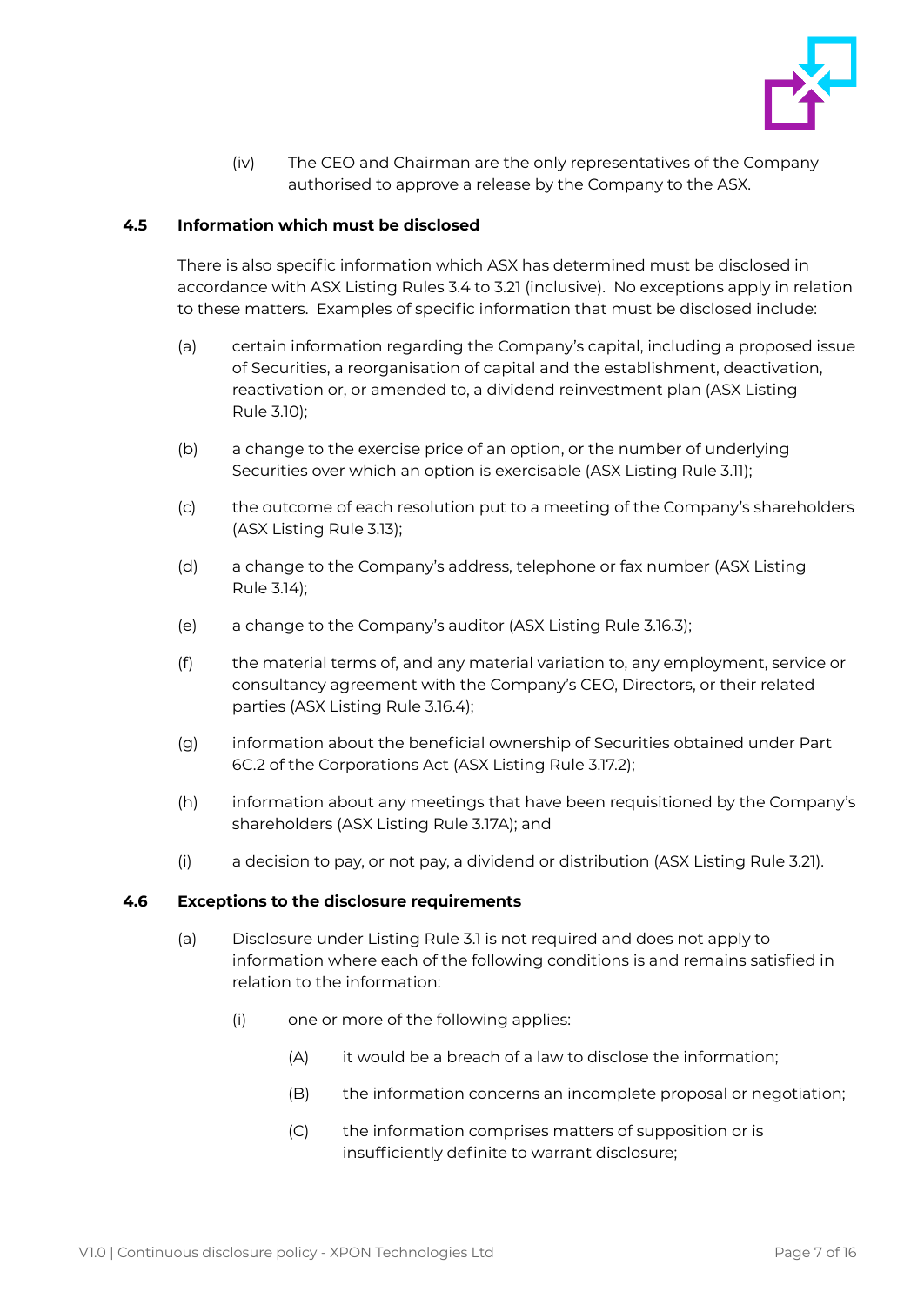

- (D) the information is generated for the internal management purposes of the entity; or
- (E) the information is a trade secret; **and**
- (ii) the information is confidential and ASX has not formed the view that the information has ceased to be confidential; **and**
- (iii) a reasonable person would not expect the information to be disclosed.
- (b) The exception operates only for as long as **all three conditions are satisfied**. If one or more of the requirements ceases to be satisfied, the exception no longer applies and the entity must disclose the information immediately in accordance with ASX Listing Rule 3.1.

### <span id="page-7-0"></span>**4.7 Meaning of confidentiality**

- (a) Information will be confidential so long as the Company has control over the use and disclosure of information. Confidentiality will not be lost if the Company gives confidential information to its advisers and financiers, or gives the information to a third party subject to a confidentiality arrangement.
- (b) ASX can form the view that confidentiality has been lost if all or part of the information becomes known with reasonable specificity, selectively, or generally, whether inadvertently or deliberately. For example, media speculation and market rumours may signal that confidentiality has been lost.
- (c) If ASX forms the view that confidentiality in respect of Price Sensitive Information has been lost, that information must be immediately disclosed.

#### <span id="page-7-1"></span>**4.8 Applying the exceptions in practice**

- (a) Examples of the type of information that generally does not require disclosure (in reliance on the exceptions in ASX Listing Rule 3.1A) include:
	- (i) proposed acquisitions or disposals or other commercial arrangements in the process of negotiation;
	- (ii) internal budgets and forecasts;
	- (iii) management accounts;
	- (iv) business plans;
	- (v) internal market intelligence;
	- (vi) information prepared for lenders;
	- (vii) financing terms in the usual course; and
	- (viii) dispute settlement negotiations.
- (b) However, there may be a number of matters which are commercially sensitive, the disclosure of which would be detrimental to the Company and which may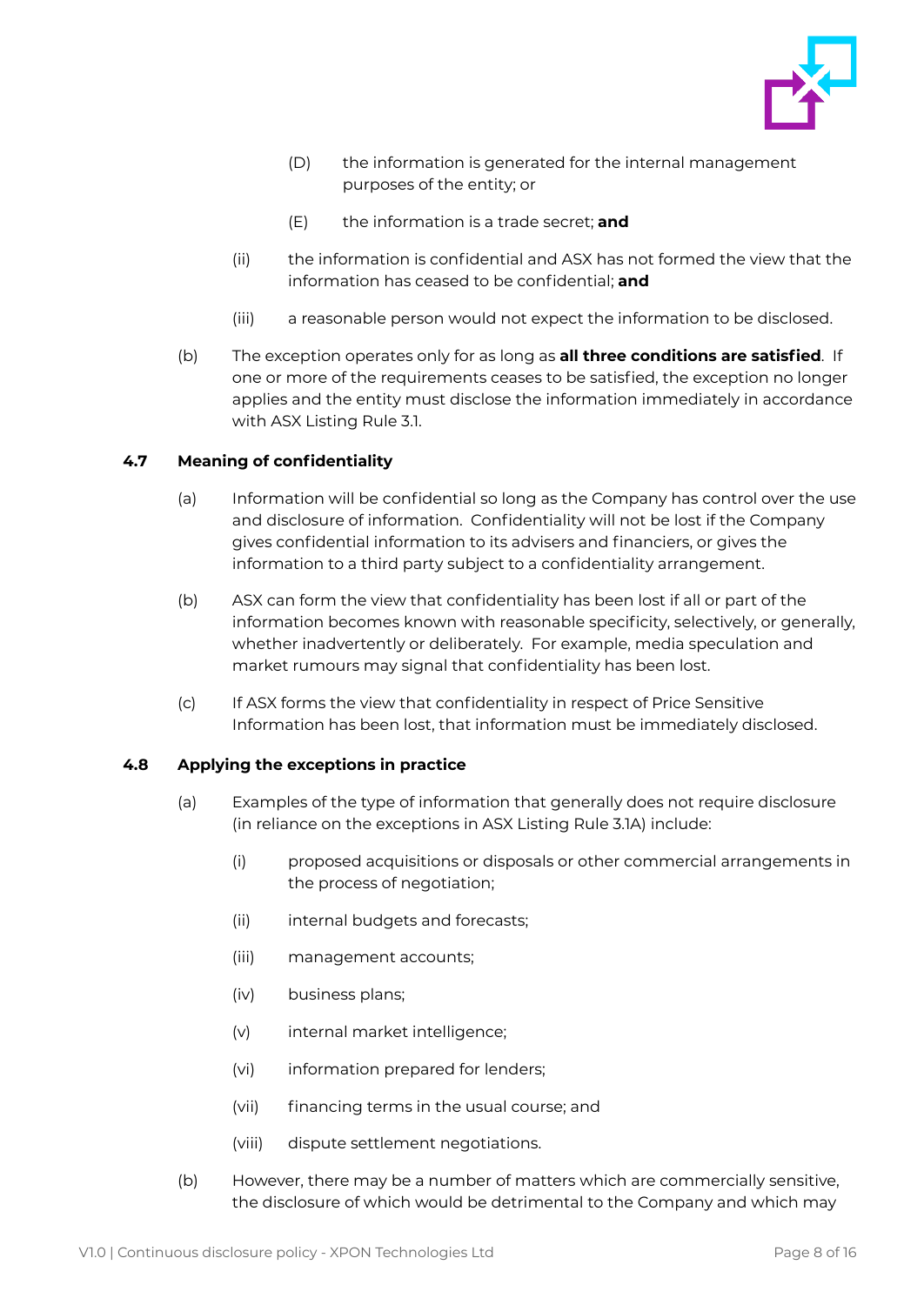

be required to be disclosed because they may not fall within the exceptions. Examples include:

- (i) a serious claim against the Company, prior to commencement of proceedings;
- (ii) an allegation or investigation by a regulatory body that is not being disputed by the Company;
- (iii) information about a 'complete' proposal;
- (iv) the terms of settlement of a dispute which the parties wish to keep confidential and which are not supported by a court order of confidentiality; and
- (v) material terms of a trading agreement with a major supplier or customer.
- (c) Whether information of this type falls within one of the exceptions will depend on the facts.

#### <span id="page-8-0"></span>**4.9 Premature release of information to the public**

- (a) The Company must not publicly disclose Price Sensitive Information until it has given that information to ASX and has received an acknowledgment from ASX that the information has been released to the market.
- (b) In order to ensure that Price Sensitive Information is kept confidential until the Company has received an acknowledgment from ASX under clause 4.9(a), the Company should:
	- (i) establish internal systems that set out the standards of behaviour and procedure for handling Price Sensitive Information;
	- (ii) maintain a register of both internal and external people who are insiders on transactions that involve Price Sensitive Information;
	- (iii) provide training programs to employees on how to handle Price Sensitive Information; and
	- (iv) enter into confidentiality agreements before passing on Price Sensitive Information.

#### <span id="page-8-1"></span>**4.10 False market**

- (a) If ASX considers that there is or is likely to be a false market in Securities and asks the Company to give it information to correct or prevent a false market, the Company must give ASX the information needed to correct or prevent the false market.
- (b) The obligation to give information requested by ASX to correct a false market applies regardless of whether the exception in Listing Rule 3.1A otherwise applied in respect of that information.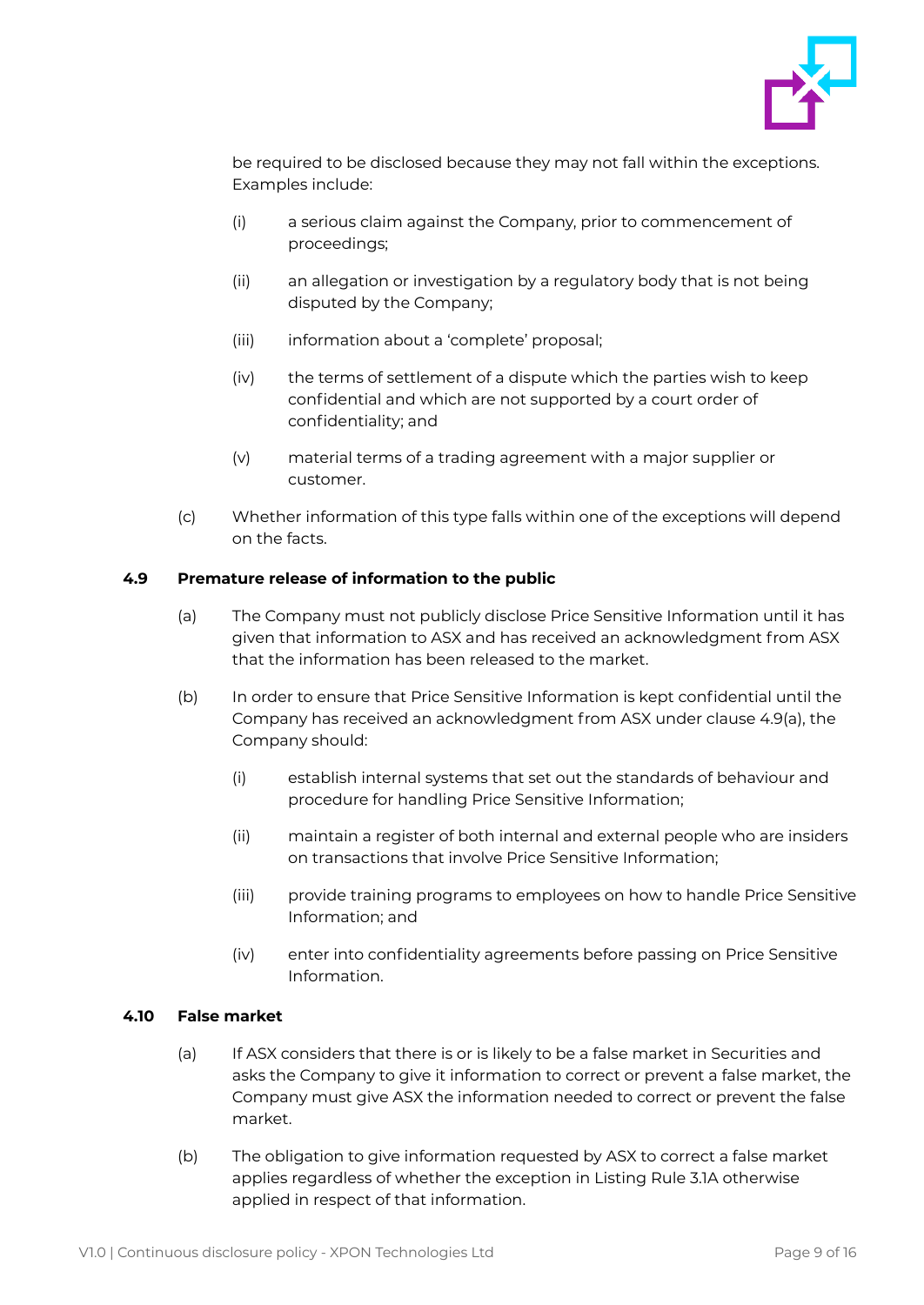

- (c) An example of a circumstance where ASX would be likely to consider a false market exists include where:
	- (i) the Company has information that has not been released to the market because it is relying on Listing Rule 3.1A;
	- (ii) there is a reasonable rumour or media comment in relation to the Company that has not been confirmed, denied or clarified by the Company; and
	- (iii) there is evidence that the rumour or comment is having, or ASX forms the view that it is likely to have, an impact on the price of the Company's securities.
- (d) In order to ensure that there is at all times a fair and balanced market in the Company's shares and other securities, the Company should:
	- (i) release to the market information required to correct a false market, whether or not a request has been received from ASX;
	- (ii) provide the market with balanced and factual commentary on the Company's financial results to ensure that the Company's investors are able to make an informed assessment of the Company's activities and results; and
	- (iii) where appropriate, request a trading halt from ASX, in accordance with clause 6.2, to prevent trading in the Company's securities by an inefficient and uninformed market until the Company can make an announcement to the market.

#### <span id="page-9-0"></span>**4.11 Requirement to disclose immediately**

- (a) ASX has given guidance that the obligation to disclose Price Sensitive Information 'immediately' does not mean that the information has to be disclosed instantaneously. In the context of continuous disclosure it means acting 'promptly and without delay'.
- (b) Acting promptly and without delay means attending to something as quickly as it can be done in the circumstances and not deferring, postponing or putting it off until a later time.
- (c) Accordingly, if the obligation to disclose is triggered overnight or on the weekend (or other time when the market is closed), it is generally sufficient for the Company to provide the information for release before trading resumes. However, the relevant information should be brought to the attention of the CEO or Chairman as soon as possible.
- (d) The Company must act particularly quickly to correct a false market in accordance with clause 4.10, if there is a sudden and significant movement in the price or volume of trading, or if the information is especially damaging and likely to cause a significant fall in the Company's share price.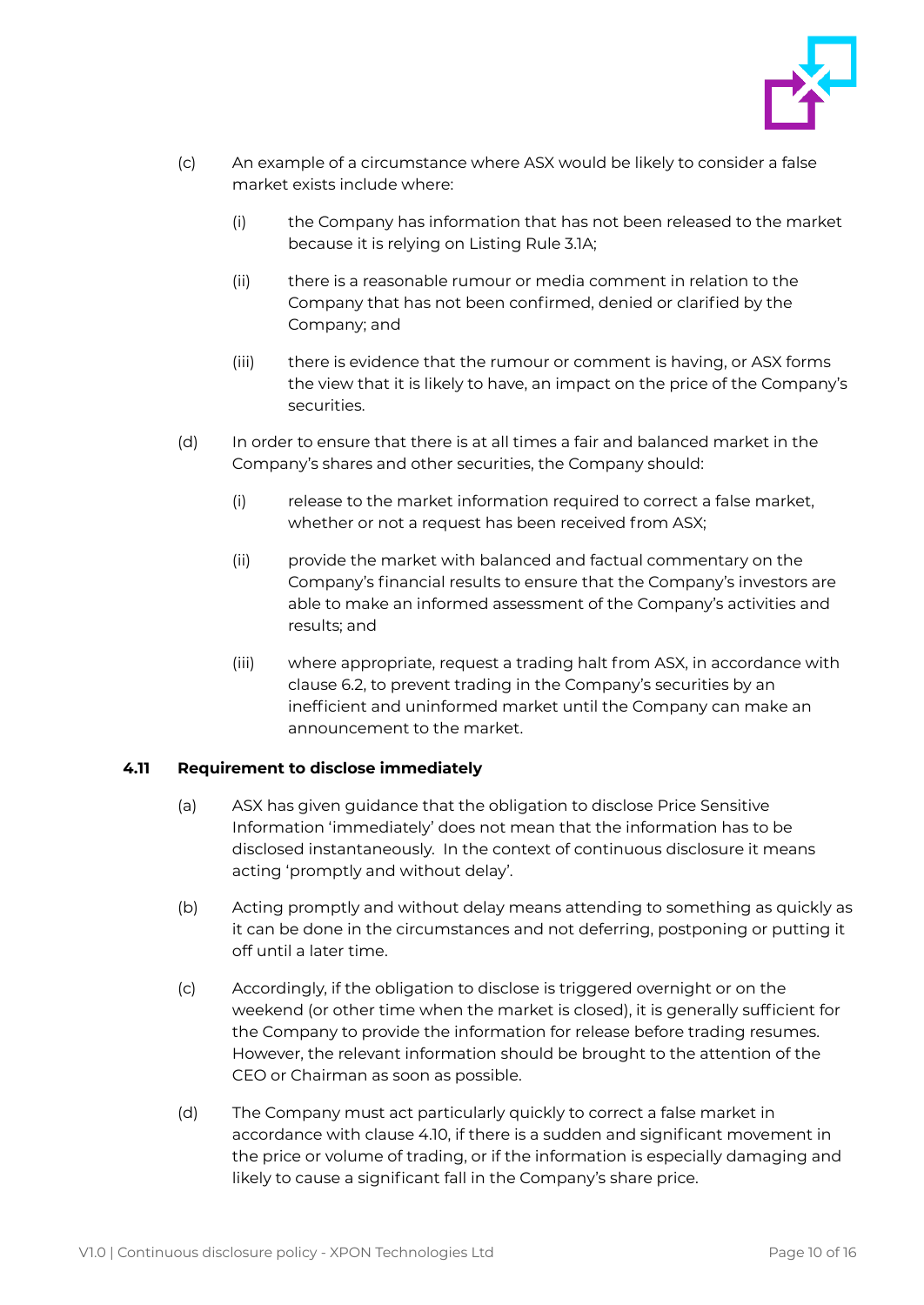

### <span id="page-10-0"></span>**5 Disclosure and reporting**

#### <span id="page-10-1"></span>**5.1 Reporting relevant information**

- (a) When any of the Directors, executive officers or other Staff members become aware of information which they believe may need to be disclosed, they should immediately advise full details to the CEO or Chairman.
- (b) The CEO or Chairman will then meet and take the following steps:
	- (i) review the information and assess whether it is Price Sensitive Information and whether disclosure is required or an exception applies;
	- (ii) prepare a draft Continuous Disclosure Announcement;
	- (iii) inform and consult with the Board in relation to the Price Sensitive Information and draft Continuous Disclosure Announcement, as appropriate; and
	- (iv) where reasonably possible, obtain the approval for the Continuous Disclosure Announcement from the Board and then release the same.
- (c) It shall be at the responsibility of the CEO or Chairman to ensure that the potential making of a Continuous Disclosure Announcement is brought to the attention of other Directors, to enable receipt of their comments (if any) before a Continuous Disclosure Announcement is issued.

#### <span id="page-10-2"></span>**5.2 Trading halts and voluntary suspensions**

- (a) The Company recognises that in certain circumstances it may be appropriate for the Company to request a trading halt from ASX. This may include instances where:
	- (i) confidential information about the Company has inadvertently made been public and has created a false market or is particularly damaging to the Company (or both), and further time is required to enable the Company to prepare an appropriate announcement; or
	- (ii) the Company is preparing to make a major announcement and is concerned to prevent speculative or insider trading.
- (b) If such a circumstance arises only the CEO or Company Secretary, acting in consultation with the Chairman, can authorise a request for a trading halt.
- (c) The Company will prepare and utilise trading halt request templates in order to ensure that a trading halt can be obtained from ASX as soon as possible, if required.
- (d) If the Company does not expect to be able to make an announcement regarding the relevant Price Sensitive Information within the usual two trading days permitted for the trading halt, the Company will also consider whether a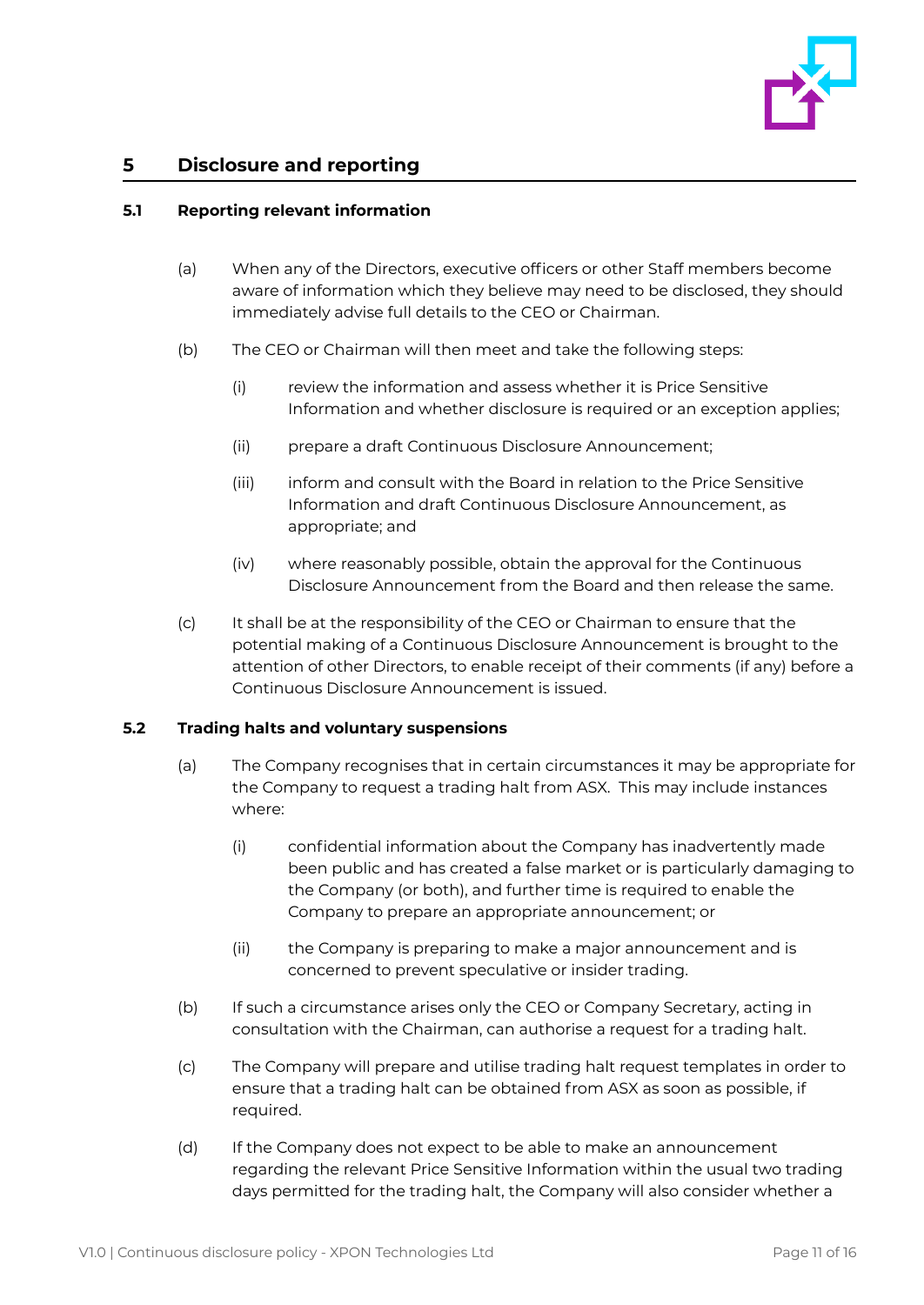

voluntary suspension on the trading of Securities is more appropriate.

#### <span id="page-11-0"></span>**5.3 Standing agenda item at Board and senior management meetings**

- (a) Continuous disclosure must be a standing agenda item at Board meetings.
- (b) At each Board meeting, the Company Secretary must confirm with each executive officer, and any other appropriate person that there is no information requiring disclosure.

#### <span id="page-11-1"></span>**5.4 Guidance for officers considering whether information should be disclosed**

(a) Directors, executive officers and other Staff should consider the following questions in determining whether information should be disclosed:

> '*Would this information influence my decision to buy or sell Securities at their current market price?'*

*'Would I feel exposed to an action for insider trading if I were to buy or sell Securities at their current market price, knowing this information had not been disclosed to the market?*'

(b) In most cases, whether information must be disclosed will be self-evident on a simple application of the basic criteria: 'Is it price sensitive? If so, do any of the exceptions apply?' However, there will be instances where it is unclear whether the information needs to be disclosed. In these cases, it may be helpful to assess the information by reference to the flowchart set out in the Annexure.

#### <span id="page-11-2"></span>**5.5 Broader notification of continuous disclosure notices**

The Company shall ensure that internal procedures are adopted so that each Continuous Disclosure Announcement issued by the Company is immediately displayed on the Company's website.

## <span id="page-11-3"></span>**6 Media**

- (a) The Company must not provide information to the media that contains material or Price Sensitive Information until the Company has given the information to ASX and received an acknowledgment that ASX has released it to the market.
- (b) Where the Board considers it appropriate, the media may be invited to participate in the Company's presentations to investors and analysts.
- (c) Press releases should be honest, fair and consistent with the terms of this policy.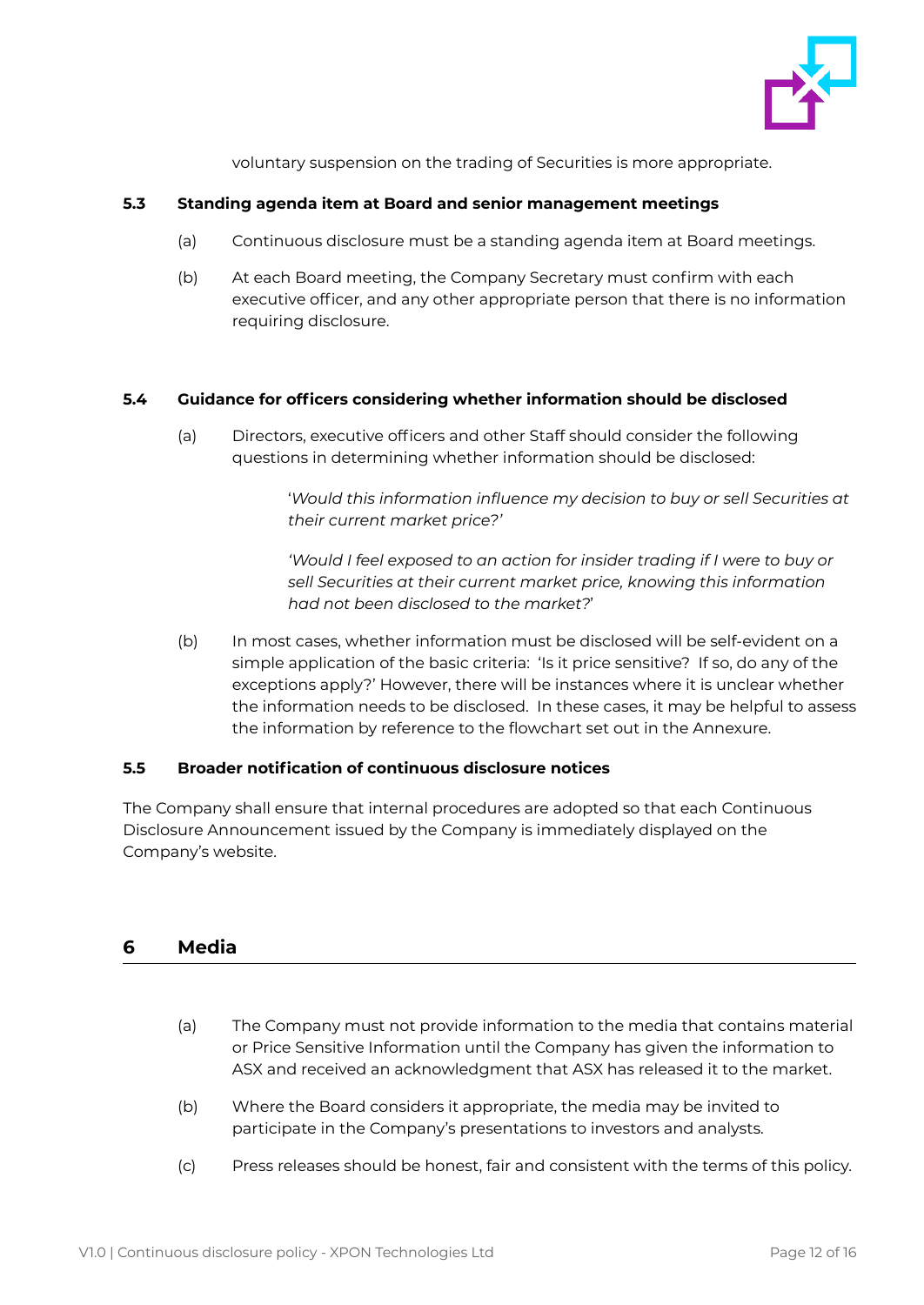

## <span id="page-12-0"></span>**7 Analyst briefing, reports and financial matters**

#### <span id="page-12-1"></span>**7.1 One-on-one and group briefings**

- (a) One-on-one and group briefings between the Company and investors or analysts must be restricted to discussion of previously disclosed information.
- (b) Where any Director, executive officer or other Staff member of the Company who participated at that briefing considers that a matter was raised that might constitute a previously undisclosed price-sensitive matter, they must immediately refer that matter to the CEO or Chairman.
- (c) If the CEO or Chairman considers that Price Sensitive Information was inadvertently disclosed at a briefing, the Company must immediately release that information to ASX.
- (d) Information provided to analysts and investors during a one-on-one or group briefing (such as PowerPoint slides) must be provided to ASX for release to the market and posted on the Company's website as soon as practical.

#### <span id="page-12-2"></span>**7.2 Procedure for dealing with analyst, shareholder and investor queries**

- (a) In responding to analyst, shareholder and investor queries, an authorised spokesperson must:
	- (i) only discuss information that has been publicly released;
	- (ii) ensure all responses are balanced, factual and truthful; and
	- (iii) confine comments on market analyst's financial projections to errors in factual information or underlying assumptions.
- (b) Where an analyst, shareholder or investor query can only be answered by disclosing Price Sensitive Information, an authorised spokesperson must decline to answer that query. The authorised spokesperson should then refer the query to the CEO or Chairman so a formal decision can be made as to whether or not it is appropriate for the Company to disclose information relevant to that query.

#### <span id="page-12-3"></span>**7.3 Analyst reports and forecasts**

- (a) If the Company resolves to comment on a report prepared by an analyst, the Company's comments must be restricted to information that the Company has publicly disclosed or information that is in the public domain.
- (b) The Company must not comment on analysts forecasts regarding earnings projections for the Company except:
	- (i) where the forecast differs significantly from the Company's published earnings projections (if relevant); or
	- (ii) to correct any factual errors relating to publicly issued information and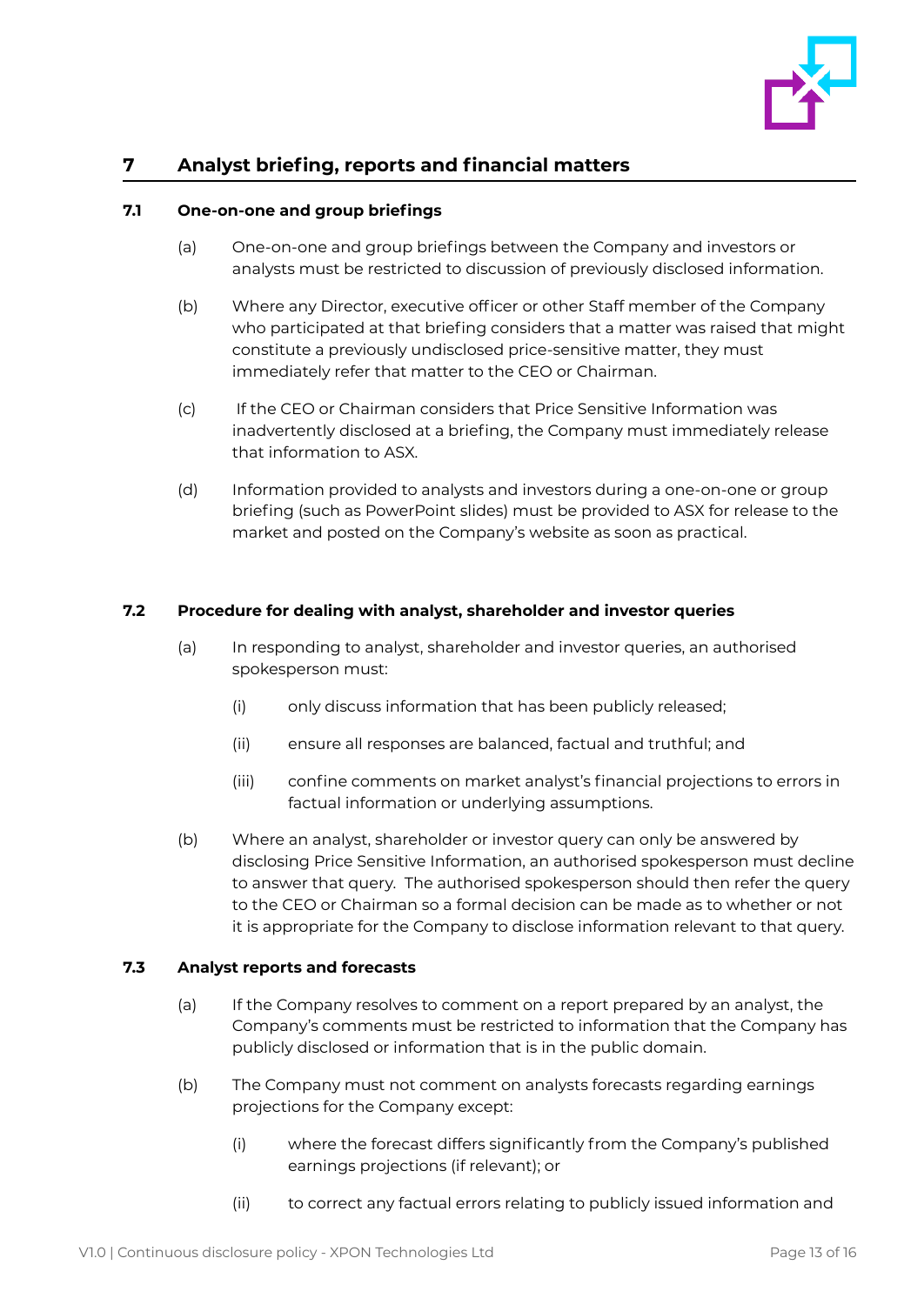

company statements.

(c) Where the Company becomes aware that the market's earning projections on the Company differ significantly from the Company's published earnings projections or own earning estimates, the Company should issue a profit warning or company statement, if considered necessary by the CEO, to avoid a false market. Any such release should be approved by the Board prior to release.

#### <span id="page-13-0"></span>**7.4 Market speculation**

- (a) The Company should not comment on market speculation and rumour unless:
	- (i) the relevant material is reasonably accurate and reasonably specific to a matter involving the Company;
	- (ii) there are factual errors contained in the speculation or rumour that could materially affect the Company;
	- (iii) there is a move in the price of Securities which is reasonably referable to the speculation or rumour; or
	- (iv) the Company receives a formal request from ASX or a regulator (e.g. requiring the correction of a false market).
- (b) Any comments made by the Company in response to market speculation and rumour must be authorised by theCEO or Chairman and must be limited to correcting factual error.

#### <span id="page-13-1"></span>**7.5 Finance Arrangements**

- (a) Where the Company has in place or enters into new material financing arrangements or alters existing material financing arrangements which include terms that may be activated upon the occurrence of certain events (particularly those beyond the control of the Company, such as market events), disclosure may be required under ASX Listing Rule 3.1 at the time that any such term is activated or becomes likely to be activated.
- (b) The disclosure required may include the nature and terms of the arrangements, the trigger event and any other material information such as any impact that triggering of the term may have on the Company's relationship with its bankers. It may also be appropriate in some circumstances for the Company to request a trading halt if the Company is unable to immediately release the information.

#### <span id="page-13-2"></span>**7.6 Margin loans by directors**

- (a) Directors must comply with the Company's securities trading policy before entering into a margin loan or similar arrangements concerning the Company's circumstances.
- (b) Where a Director has entered into margin loan or similar funding arrangements involving a material number of securities in the Company, ASX Listing Rule 3.1 may, in certain circumstances, operate to require the Company to disclose the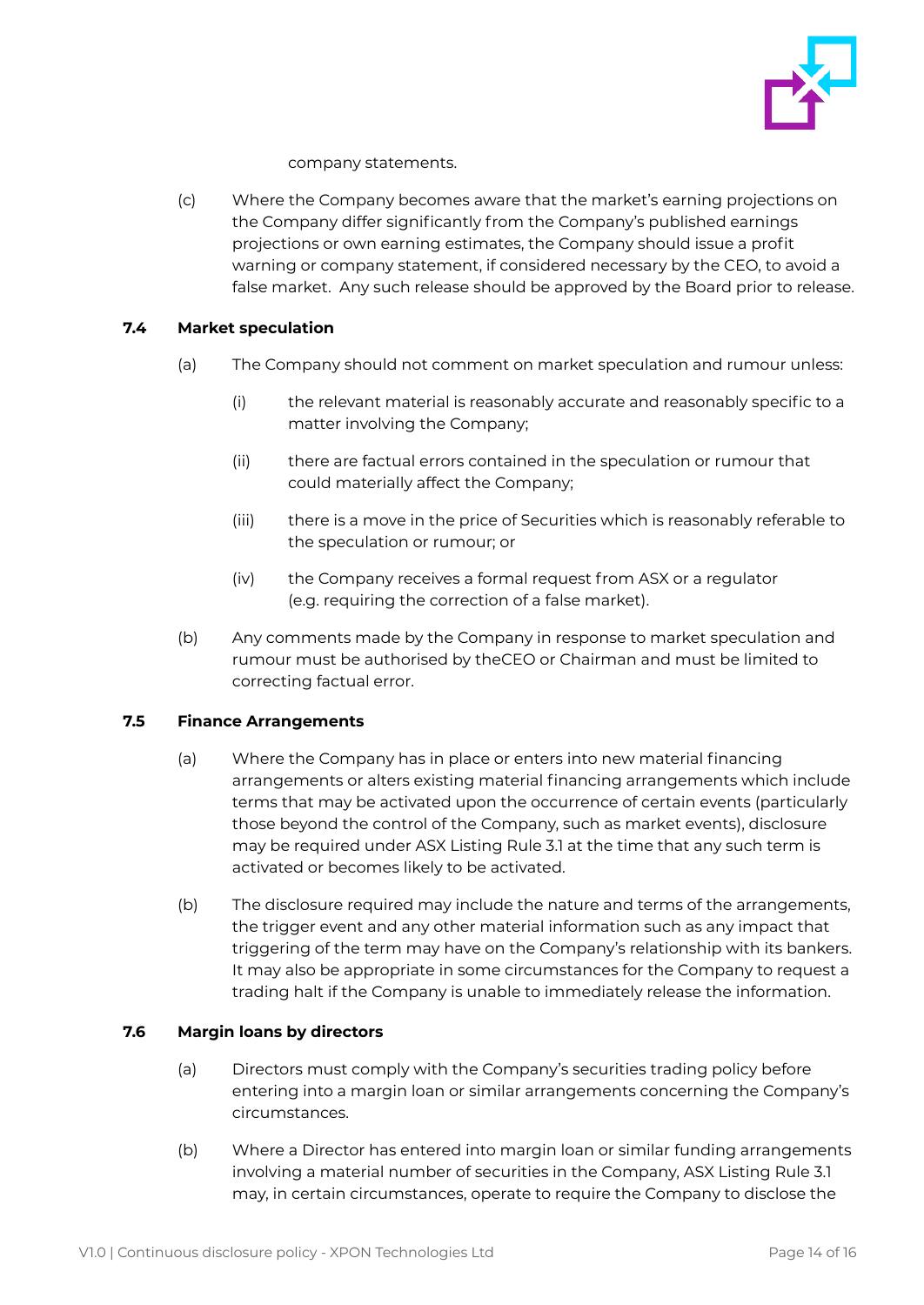

key terms of the arrangements, including the number of securities involved, the trigger points, the right of the lender to sell unilaterally and any other material details.

(c) Whether a margin loan arrangement is material under ASX Listing Rule 3.1 is a matter which the Company must decide having regard to the nature of its operations and the particular circumstances of the Company.

#### <span id="page-14-0"></span>**7.7 Disclosure of presentations**

Where the Company gives new and substantive investor or analyst presentations, it shall release a copy of the presentation materials on the ASX Market Announcements Platform ahead of the presentation.